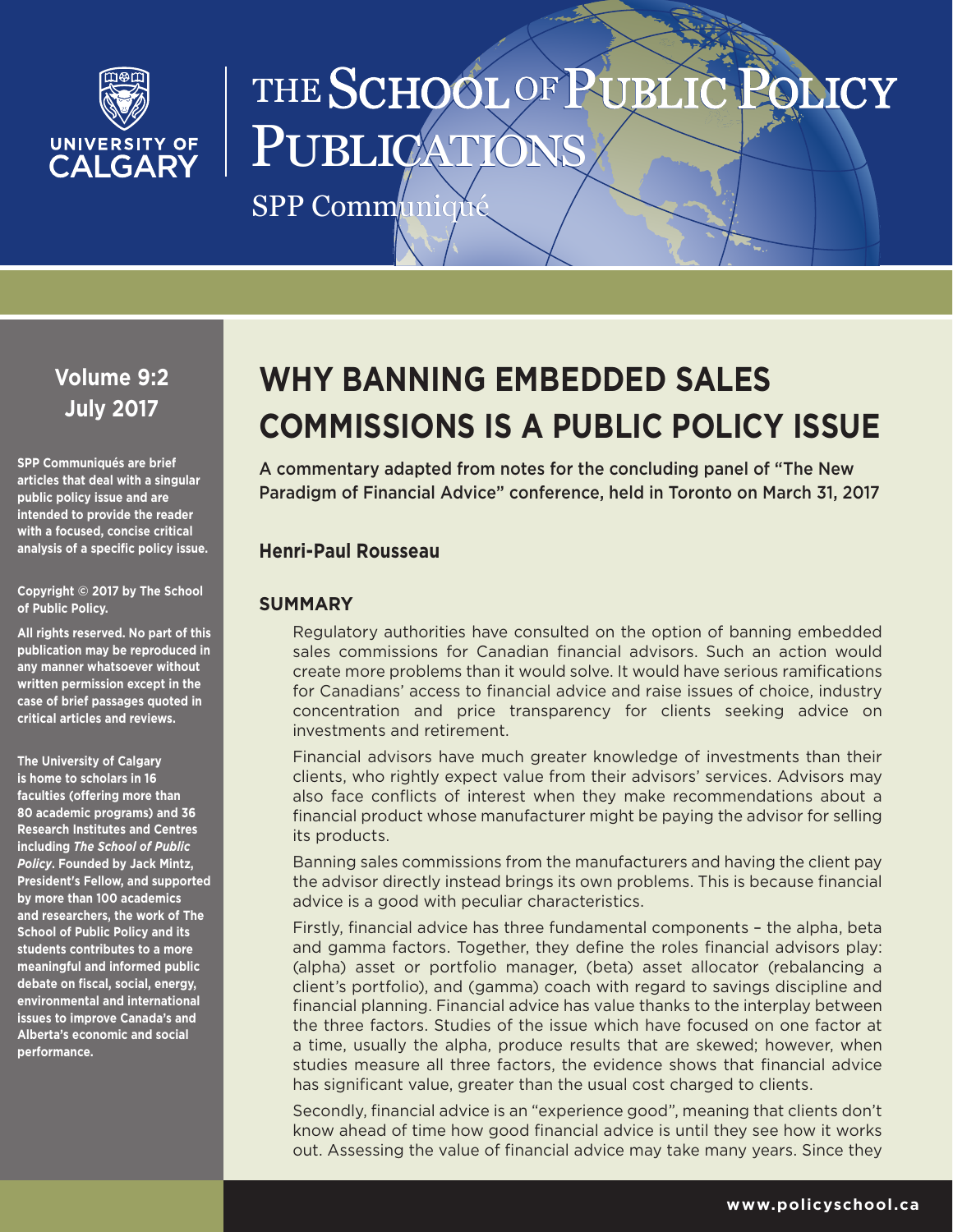can't immediately measure what they're paying for, clients with modest incomes or wealth are usually willing only to pay low fees, or not pay at all up front. This means that banning embedded commissions would lead to a reduction in demand for advice from modest-income households.

The U.K. provides an example which should not be followed. Regulators there have banned embedded commissions, forcing clients to pay directly for financial advice. The result is that modest-income clients have decided not to seek financial advice, even though that decision will likely negatively affect their portfolios.

The dangers of this "advice gap" are being downplayed by those who believe that robo-advisors and banks can fill the need instead. In fact, robo-advisors and banks are mostly not equipped to step into the gamma role of coaching their clients.

A ban would also mean less choice in the market for a service that needs to be competitive and innovative to serve the broad spectrum of clients' circumstances, risk appetites and needs. In addition, smaller and independent product manufacturers and distributors would be squeezed out, creating a market concentration in the hands of the bigger players.

Pricing transparency might very well be another victim of a ban as a market with significant disparities in fee levels is created.

In crafting their policies, regulatory authorities should bear in mind that people need to have wide access to financial advice and to have an opportunity to become more financially literate. Keeping the market for financial services and products competitive, innovative and transparent is the path to continued success. A ban on embedded sales commissions would severely hamper these goals.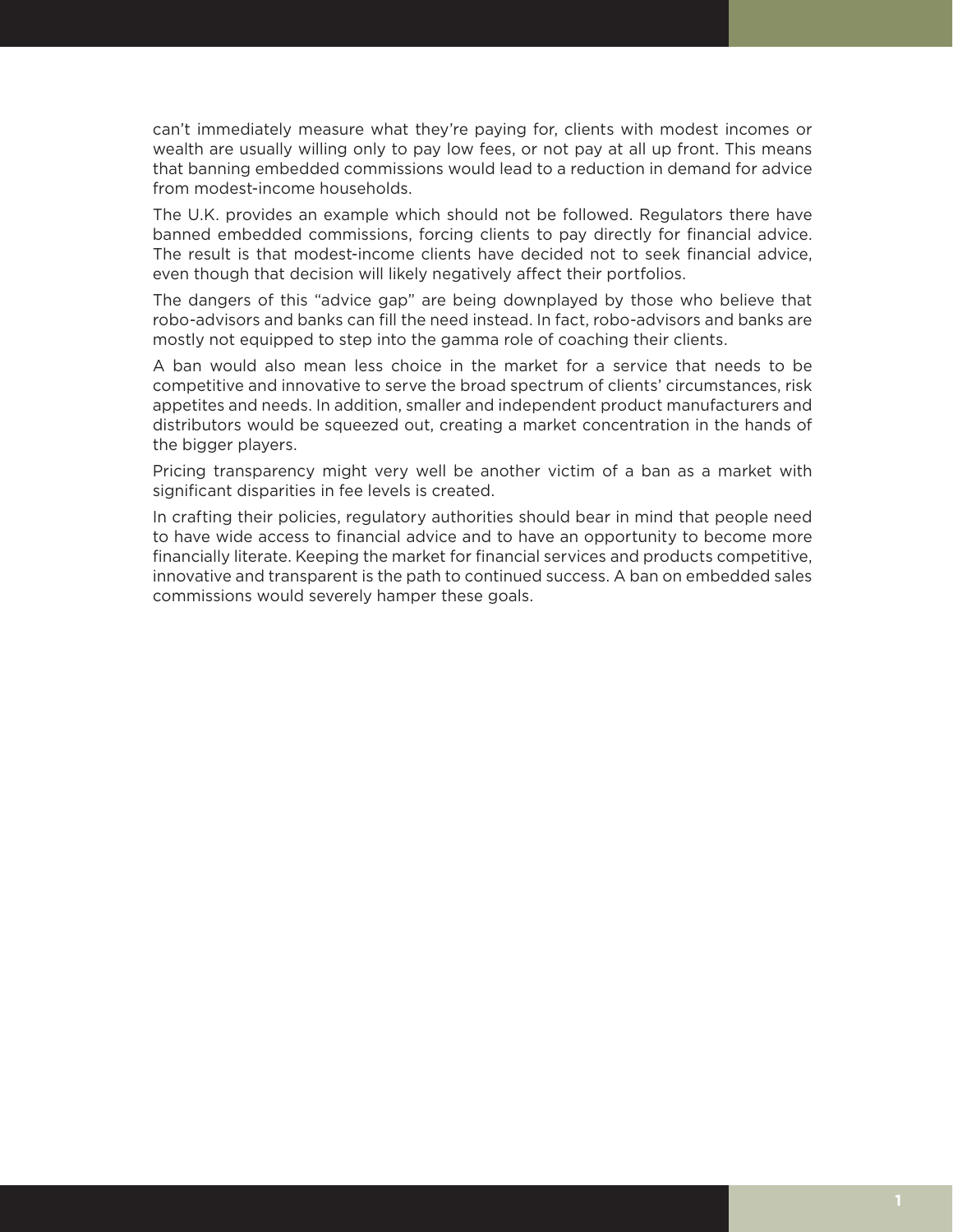Financial advice is a multi-faceted service offered in a wide variety of types and paid for in numerous ways by a very heterogeneous population of households having very different needs and risk appetites over their lifetime.

This is the complex reality that regulators and policy-makers face as they try to guarantee a transparent, fair, innovative and competitive marketplace to retail investors. Retail investors are rightly expecting to receive value for services from their advisors, but generally have less understanding of financial matters than those advising them, who, in addition, are more knowledgeable about financial investment products and services.

To this asymmetry of information between the advisor and client we must add the inherent conflict of interest that arises from the fact that the advice will frequently come with a recommendation to buy or sell a financial product, in many cases manufactured by a third party that may be compensating the advisor for distributing its products.<sup>1</sup>

In this context– a classical "agency problem" in the jargon of economists – the tempting regulatory response might be to forbid advisors to receive sales commissions from product manufacturers and to mandate that any compensation be paid directly by the retail investor.

The conflict of interest would disappear and the client would have better control over the value for services received from the advisor. Simple, clean and transparent.

Such are the arguments made by regulators. This paper evaluates their strength and finds them wanting.

## **THE THREE FUNDAMENTAL COMPONENTS OF THE VALUE OF ADVICE**

At the root of the debate on how to regulate advisory services, there is confusion between three fundamental components of the value of advice. They are:

- 1. The *alpha* factor. This is the role of the financial advisor as an *asset (or portfolio) manager*. The alpha factor compares the performance of a given asset with a specific market benchmark during a specific time period.
- 2. The *beta* factor. This is the role of the financial advisor as an *asset allocator*. It manifests itself through the investment portfolio policy recommended by the advisor, which should take into account the liquidity needs, the long-term financial goals and the investor's risk appetite. The beta factor ultimately embodies the value of constructing a portfolio that optimizes the prospective return for a given level of risk.
- 3. The *gamma* factor. This is the role of the financial advisor as a *coach* with respect to savings, financial planning habits and discipline. It stands for the impact of having a financial plan (and sticking to it) over many years. The gamma factor also stands for the disciplined response of the retail investor to market volatility, for adjustments to the investment portfolio policy over the life cycle of the investor's household, and for the better use of fiscal planning.

*<sup>1</sup>* In such a case, this compensation would take the shape of a per cent charge on the assets under management in the investment fund, and would be included (or "embedded") in the management expenses of the fund.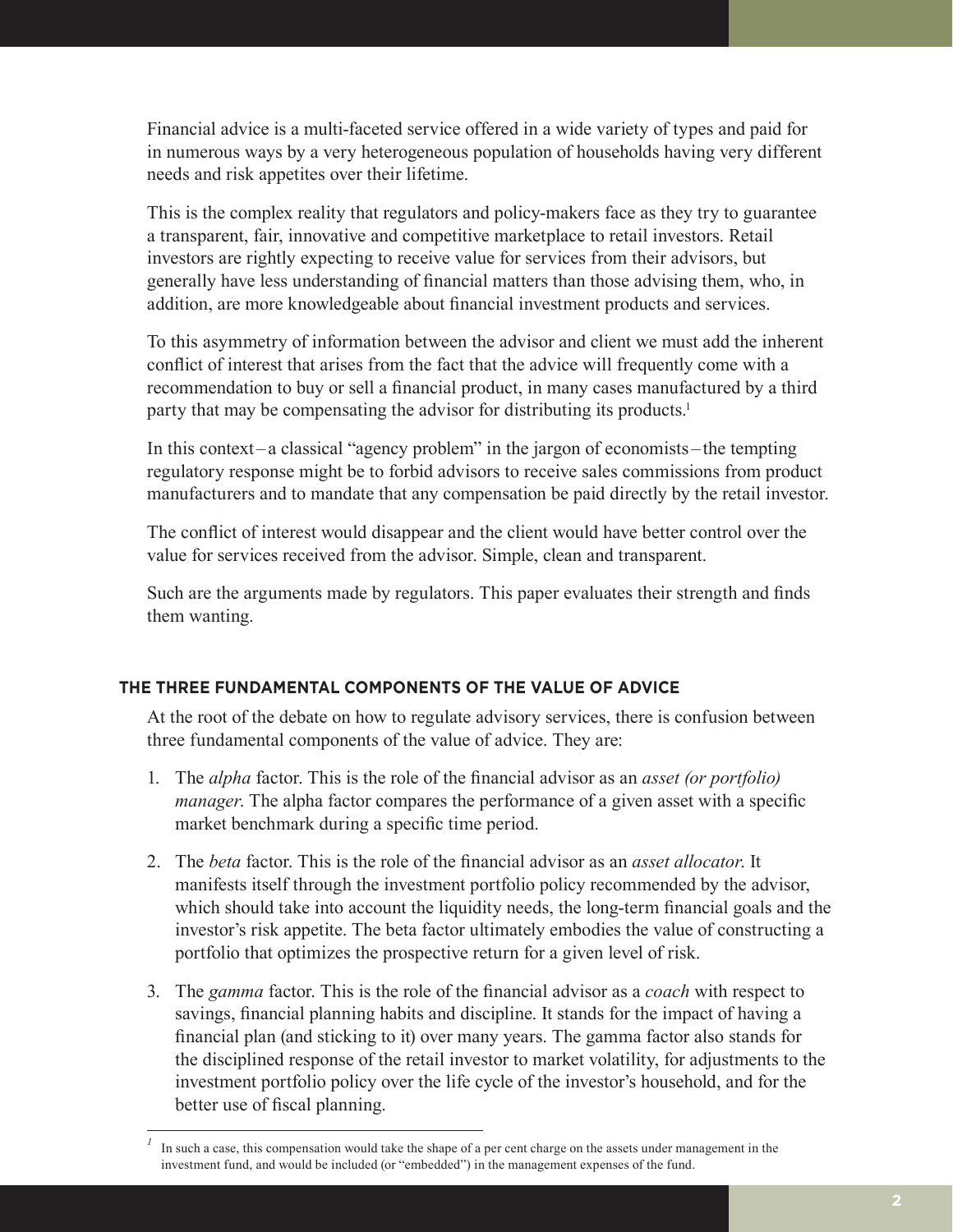Many studies on the value of advice focus solely on the alpha factor. When these studies show a positive alpha contribution, critics are quick to point to a large survivor bias in the sample – essentially attributing the positive alpha contribution to the fact that those active managers who were unsuccessful dropped out of the sample over time, leaving only survivors.

A good example of measuring the value of advice only on the basis of alpha is the study by the Council of Economic Advisers to the U.S. President on "The Effects of Conflicted Investment Advice on Retirement Savings", published in February 2015.<sup>2</sup> In this study, the value of advice is defined and measured purely by the size of the net performance of the assets selected. Unsurprisingly, it finds investment advice not only useless but downright damaging!

One has to admit that in the last 15 years or so, the case for active management has weakened. As a result, retail investors, most likely on the basis of advice from their financial advisors, have transferred billions of dollars in assets from active to passive products and strategies. This offers additional evidence that if the value of advice is contingent only on the alpha factor, it can indeed be very small. But if one takes into account the advice to reallocate assets (the beta factor) from high-cost active products to lower-cost passive products, then the value of advice could be actually much higher.

For another example of confusion about the value of advice, consider the role of the advisor in rebalancing the client's portfolio (again, the beta factor) after a major change in relative asset values. In such a scenario, the financial advisor will often recommend that the client sell funds that have performed relatively better (sell high) to buy funds that have performed less well (buy low). This makes sense, of course, in the context of portfolio rebalancing, and is of great value to the investor given the objectives of his or her investment portfolio policy; however, flow-of-funds studies<sup>3</sup> would indicate a poor asset selection and, potentially, a conflict of interest.

The econometric studies conducted by Montmarquette and Viennot-Briot (2015) have made a major contribution to the measurement of the value of advice. These studies indicate that, when all three components of advice are considered, the value of advice is significant and higher than the cost of the advice paid by the investor (see also Blanchett & Kaplan, 2013).<sup>4</sup> Over the years, substantial financial wealth is created. In addition, in their most recent study, Montmarquette and Viennot-Briot (2016) show that discontinuing the use of a financial advisor has seriously negative impacts on the level of household wealth.

## **WHY BANNING EMBEDDED SALES COMMISSIONS CREATES AN ADVICE GAP**

If the value of advice is that important, and is proven to be much higher than its cost, and if banning embedded sales commissions is required to eliminate the inherent conflict of

*<sup>2</sup>* Table 4, page 13 of that study lists numerous studies purporting to demonstrate under-performance due to conflicted advice, but in reality focusing only on the alpha contribution.

*<sup>3</sup>* An example of such a study is Cumming, Johan and Zhang, 2016. For a perceptive comment on the Cumming study, see Linton & Tobek, 2016.

*<sup>4</sup>* In their seminal piece on these concepts, Blanchett and Kaplan from Morningstar estimated the value of the gamma factor alone at 159 bps.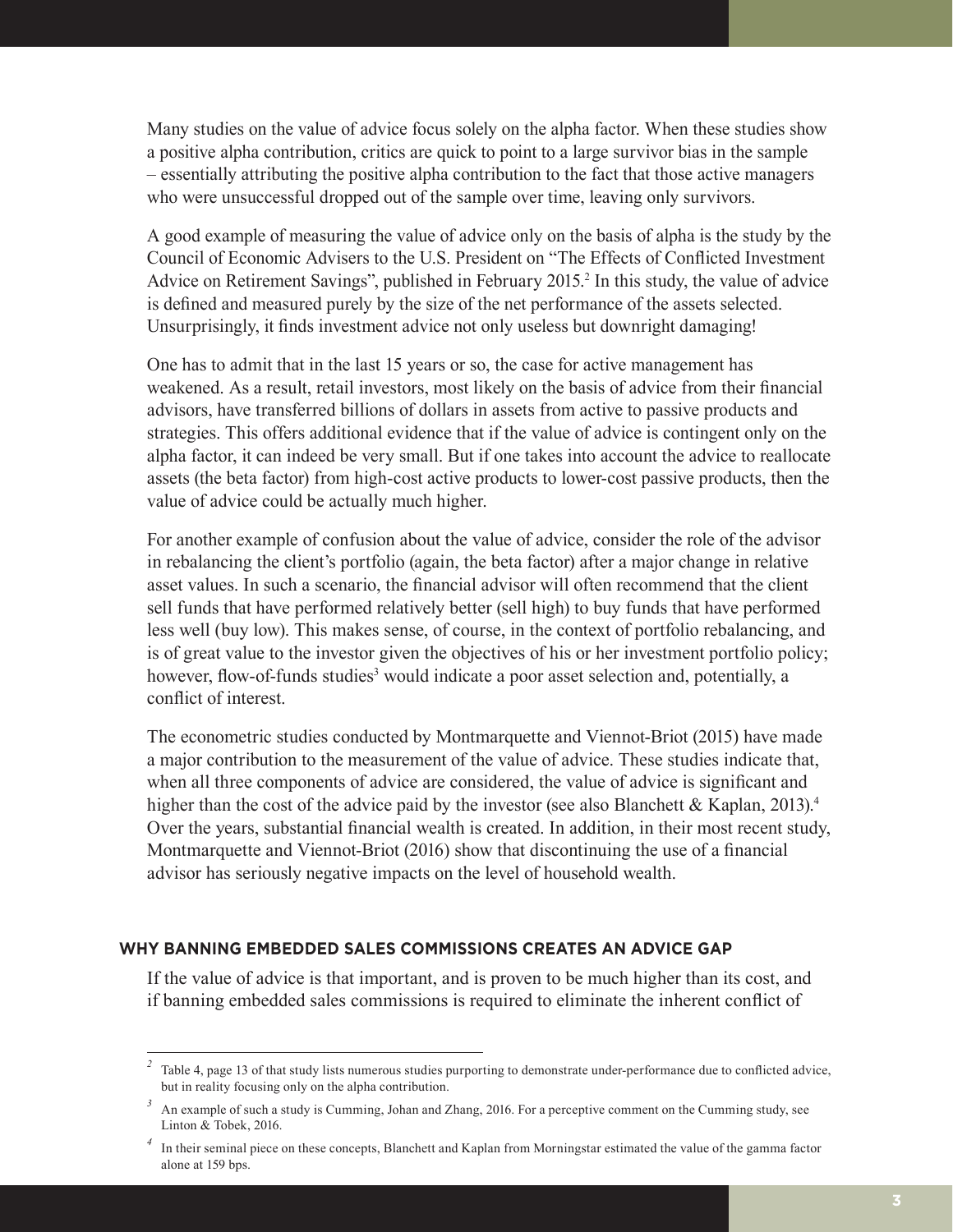interest, then what could possibly be wrong with mandating that retail investors pay their advisor directly, as they would do for many other services?

Today, a very large proportion of household assets is managed with the help of an advisor (in Canada it is 66 per cent [*Investor Economics* Household Balance Sheet Report, 2016] and 80 per cent<sup>5</sup> in the U.S.), and a fee-for-services arrangement is widely used. The fee is generally expressed as a percentage of the value of assets under management; it tends to fall in proportion as the size of the asset pool increases. It is well known and observed around the world that households with considerable assets are ready to pay directly for advice through a fee expressed as a percentage of the value of their assets under management, such fee to be negotiated directly with their advisor.

Affluent households have either received their wealth through inheritance or they have built it over time– or both. In every case, such households would have learned about the value of advice through education, the influence of peers, or more likely, through experience.<sup>6</sup>

Indeed, the value of advice is normally learned or discovered through experience and through a relationship built over time.

This is a key characteristic of advice: the retail investor must learn, test or experience its value before he or she becomes ready to pay directly and explicitly for the service.

It is this characteristic that makes financial advice tricky to regulate well without creating unintended consequences, as discussed below.

Financial advice is what economists call an "experience good" (Darby & Karni, 1973; Lortie, 2016; Nelson, 1970).<sup>7</sup> Consumers cannot know in advance how good it is until they actually consume it. In the case of experience goods, the price the consumer is prepared to pay up front has to be very low relative to his or her income, otherwise he or she will not buy (or even sample) the good.

There are many experience goods: when a customer buys a new set of tires for a car, the distributor probably provides advice, but the customer is not asked to pay for this advice, which is an experience good, separately. (Further, the garage may very well receive an embedded sales commission from the tire manufacturer but this will not stop the customer from having the car repaired at the same garage over time since a trusted relationship is developed with the supplier).

Another example of an experience good is a bottle of wine. In this particular case, the consumer is prepared to pay a high price up front– but will typically have a guarantee that

*<sup>5</sup>* Source: Multiple; own computations.

Financial literacy has been shown to be a complement, rather than a substitute, to financial advice (except for a small percentage of self-advised retail investors).

As opposed to a "search good" or a "credence good". A search good is a product or service with features and characteristics that can be easily evaluated before purchase. An experience good is a product or service where the characteristics and features are assessable, but only after consumption or use. In the case of a credence good, its "utility" is difficult if not impossible to ascertain even after consumption. Pierre Lortie argues that financial advice is a credence good but the characterization as experience good changes nothing in the argument here.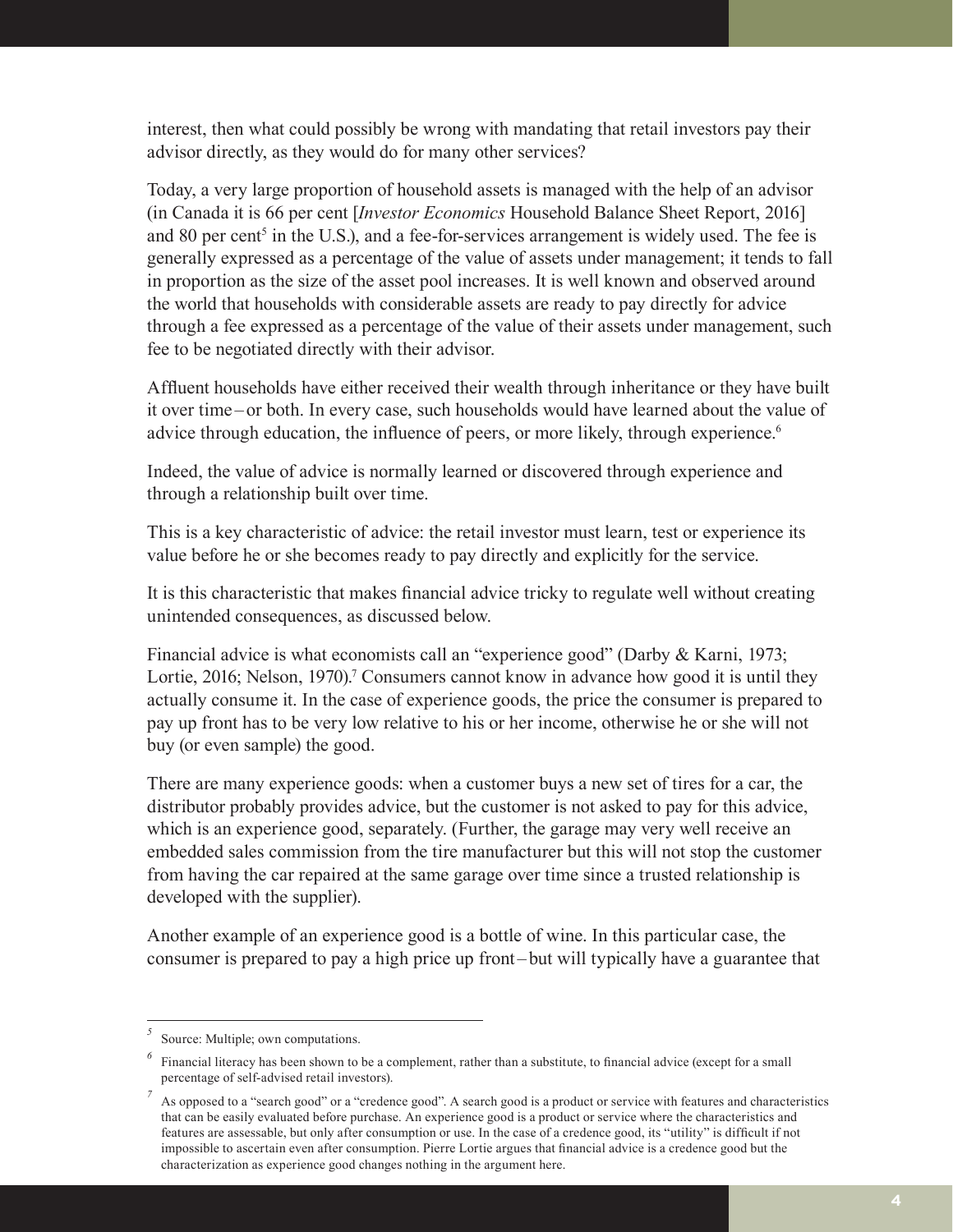if, once the bottle is opened and the wine tasted, the product is not good, the purchase price will be refunded.

In the case of financial advice, there is no possible unambiguous measure to use to offer a guarantee. The client has no choice but to experience the service over many years, in order to make a judgment about the quality and value of the advice received. Thus, the explicit and up-front demand for advice (the price the client is ready to pay) by a retail investor with a modest income will normally be very low, if not non-existent. Note that more price transparency<sup>8</sup> would not change this behaviour: the issue is not that the retail investor does not know the cost of advice; it is that he (or she) has not experienced the value of advice.

This explains why, in the U.K., where regulators have banned embedded sales commissions and required retail investors to pay directly for advice, a large proportion of low-income and low-wealth retail investors have chosen not to buy any advice (*Europe Economics*, 2014a). Moreover, on the supply side, in countries where embedded sales commissions have been abolished, the number of financial advisors has also fallen (*Europe Economics*, 2014b). In those countries, new clients at the lower end of the income and wealth spectrum who might have developed higher wealth over time in a commission model refused to engage in a long-term advisory relationship in the mandated fee-based model.

This phenomenon has been called the advice gap.

The size of the advice gap is not easy to measure, but in the U.K., Her Majesty's Government was concerned enough to consult on a pensions advice allowance of £500 for pre-retirees to obtain financial advice on retirement matters (Government of the U.K., 2016). The allowance was implemented in April 2017.

In Canada, the CSA acknowledges that an advice gap may develop as a consequence of a ban on embedded sales commissions. However, they assume that such a gap, should it appear, would be small and that in any case robo-advisors and Canadian banks would step in to supply any required advisory services (Canadian Securities Administrators, 2017).

This view fails to recognize that many clients require financial advice of the gamma type. Robo-advisors and banks might in many cases be in a position to offer financial advice focused on portfolio construction / asset allocation, i.e., the beta factor,<sup>9</sup> but mostly, they are not equipped to coach their clients. The gamma advice gap remains.

## **THE PUBLIC POLICY ISSUES BEYOND THE ADVICE GAP**

The public policy issue is not limited to the size of the advice gap as measured by the number of Canadian households, especially at the lower end of the income and wealth spectrum (which may be averse to paying a fee for advice) or even to the size of the gamma

*<sup>8</sup>* Which, by the way, is not lacking in Canada, in particular with the point-of-sales and CRM2 standards that are being currently implemented

*<sup>9</sup>* Robo-advisors do not generally even have the ambition of bringing an alpha contribution; they limit themselves to offering passive (index-mirroring) exchange traded funds (ETFs).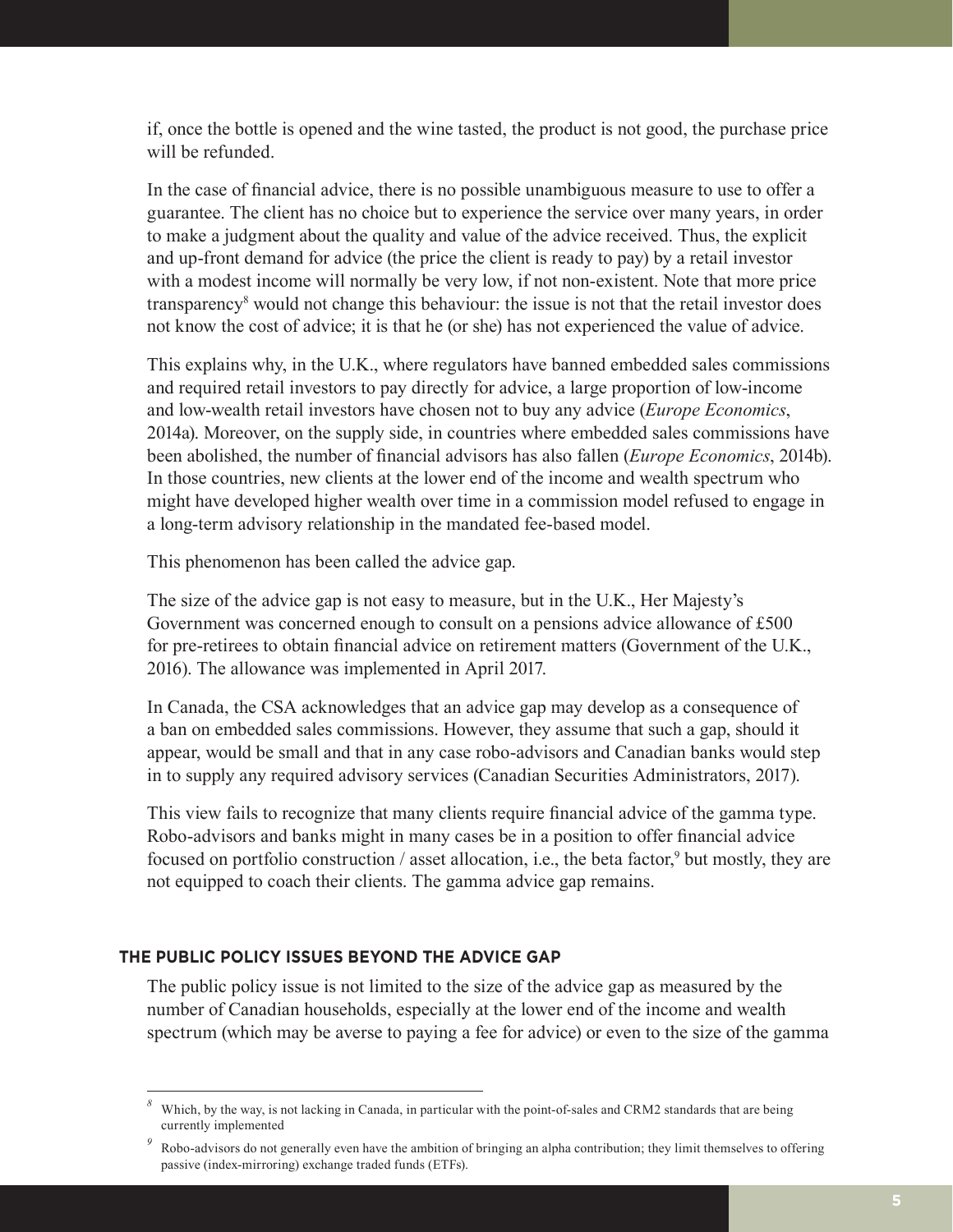advice gap (that is, the unavailability of financial advisors as coaches and supporters of the financial discipline of savers).

At stake is also the breadth of choices that the heterogeneous population of Canadian households has in terms of financial advisory services. Clients' circumstances, needs, risk appetites, and indeed, digital literacy, vary enormously; they are well served by a competitive and innovative market for the distribution of financial products and financial advice. Further, this distribution market is currently composed, in Canada, of numerous independent advisors and banks (and their investment dealers) competing with each other to serve the households using financial advice. This choice is at risk.

A further public policy issue, also linked with consumer choice, arises in connection with the proposed ban on embedded sales commissions: the ban is likely to have a profound impact on the structure of the market for the distribution of financial products in Canada beyond the demand and supply of financial advice. Banning embedded sales commissions will shift market power from manufacturing to distribution. This will weaken smaller and independent product manufacturers. In addition, smaller and independent distributors will find it hard to survive in an environment where their income depends on arrangements with retail investors, as opposed to compensation from product manufacturers. This will favour well-capitalized distributors, putting a premium on scale, and in the process will accelerate market concentration: integrated institutions like banks will win market share, also accelerating vertical integration in the marketplace.

The consequences for consumer choice in the event of further market concentration and vertical integration are obvious. The impacts on the price of financial advice cannot be ascertained yet, but it would seem heroic to assume that consumers will get a much better deal with fewer (and bigger) players in the market.

Even more policy issues emerge as a consequence of banning embedded sales commissions. To name only two at this point:

- Mandating a fee-based model will obscure the transparency of pricing for clients and lead to increasing price disparity for the same, or similar, services;
- The growing shift to passive investment products may increase systemic risk in our financial system.

It is because concerns of this nature prevailed that the governments of New Zealand and Sweden, while supporting regulatory reforms aiming at improving advisor conduct, opted not to ban embedded sales commissions (Government of New Zealand, 2016; Government of Sweden, 2017).

## **CONCLUSION**

Following the global financial crisis of 2008, policy-makers and regulators around the world developed and implemented, first, enhanced macro-prudential policies and regulations, and second, policies and regulations aiming at improving market conduct. There is a broad consensus on the main objectives and principles underlying these reforms.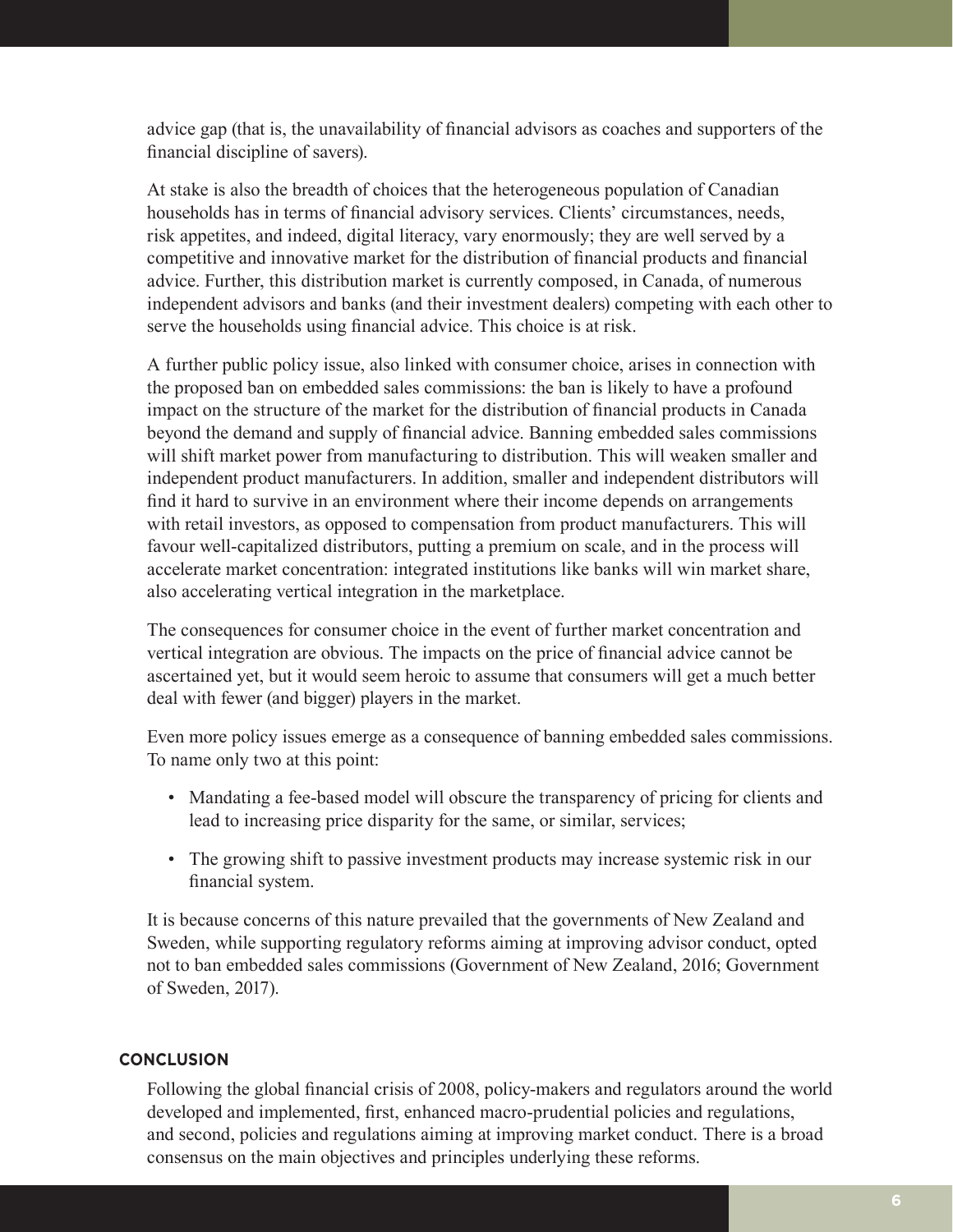The third wave of regulatory reforms is concerned with professional conduct and, more specifically, advisor conduct. The debate on embedded sales compensation models for financial advisors is part of this third wave.

This paper raises the following public policy issues arising from a ban on embedded sales commissions:

- 1. It is likely to create an advice gap in Canada, due to households being averse to paying up front for a service they have not experienced. (Only one-third of Canadian households are using financial advice, which should also be cause for concern given our retirement system's reliance on individual savings.)
- 2. At any rate, it will likely cause a loss of choice for Canadians who have varying circumstances, needs and preferences.
- 3. It is also likely to cause a change in the market structure for the distribution of financial products and services by increasing the market's concentration and vertical integration. This raises questions of consumer choice and empowerment.
- 4. A loss in pricing transparency for clients, as well as an increase in systemic risk, may also follow from such a ban.

In conclusion, while it may not be part of the CSA's responsibilities to implement policies aiming at increasing access to financial advice, it certainly is the job of policy-makers to do so.

We need policies that both increase financial literacy, and ensure and improve wide access to financial advice.

In this context, we also strongly support the current policy efforts by provincial governments to require higher proficiency standards for financial advisors. This will improve both the quality and the consistency of financial advice throughout Canada. Higher proficiency standards will also create the conditions for implementing principles-based regulations, as opposed to cumbersomely prescriptive rules-based regulations.

Last, policy-makers should not lose sight of the need to ensure better access for all Canadians to a competitive and innovative market for the distribution of financial products.

This is a necessary condition for the long-term level of savings and for the retirement readiness of Canadian households.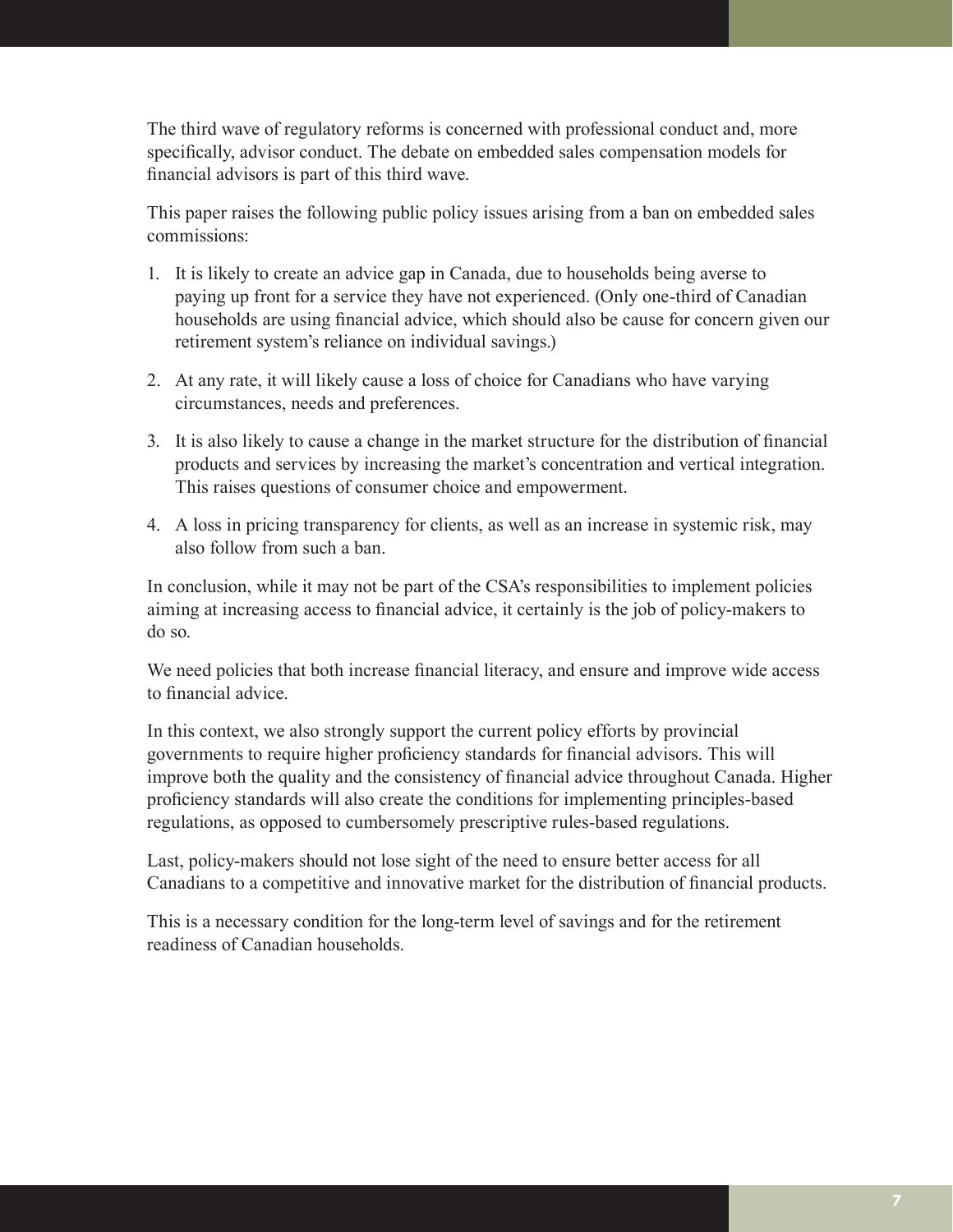## **REFERENCES**

Blanchett, D. and Kaplan, P. 2013. "Alpha, Beta and Now … Gamma," *The Journal of Retirement*, I(2), 29-45.

Canadian Securities Administrators. 2017. *Consultation on the Option of Discontinuing Embedded Commissions*. Consultation Paper 81-408. Jan. 10, 63ff.

Council of Economic Advisers to the U.S. President. 2015. "The Effects of Conflicted Investment Advice on Retirement Savings." February. Available at https://obamawhitehouse.archives.gov/sites/default/files/docs/cea\_coi\_report\_final.pdf

Cumming, D. J., Johan, S. and Zhang, Y. 2016. "A Dissection of Mutual Fund Fees, Flows, and Performance." February. Available at SSRN: https://ssrn.com/abstract=2678260 or http://dx.doi.org/10.2139/ssrn.2678260, or at https://www.osc.gov.on.ca/documents/en/ Securities-Category5/rp\_20151022\_81-407\_dissection-mutual-fund-fees.pdf

Darby, M. R. and Karni, E. 1973. *The Journal of Law & Economics*, vol. 16, no. 1, April, 67-88.

*Europe Economics*. (a) 2014. "Retail Distribution Review – Post Implementation Review." December, 13 and figure 2.5.

*Europe Economics*. (b) 2014. "Retail Distribution Review – Post Implementation Review." December, 54ff; figure 5.8.

Government of New Zealand. 2016. "Review of the Operation of the *Financial Advisers Act* 2008 and the *Financial Service Providers (Registration and Dispute Resolution) Act* 2008." July, 78-80. Available at http://www.mbie.govt.nz/publications-research/publications/ business-law/Final%20report%20on%20the%20review%20of%20the%20FA%20and%20 FSP%20Acts.pdf

Government of Sweden (Regeringskansliet). 2017. "Nya Regler om Marknader för Finansiella Instrument (MiFID II och MiFIR)." Report in Swedish. Available at http://www.regeringen.se/rattsdokument/lagradsremiss/2017/01/nya-regler-om-marknaderfor-finansiellainstrument-mifid-ii-och-mifir/

Government of the U.K. 2016. "Introducing a Pensions Advice Allowance." August. Available at https://www.gov.uk/government/consultations/introducing-a-pensions-adviceallowance

*Investor Economics*. 2016. "Household Balance Sheet Report." Update. Table A10.

Linton, O. and Tobek, O. 2016. "A Dissection of Mutual Fund Fees, Flows, and Performance by Cumming, Johan and Zhang: A comment." In IFIC submission re: CSA Consultation Paper 81-408. December, 148ff. Available at http://www.osc.gov.on.ca/en/ com\_20170609\_81-408\_bourquep.htm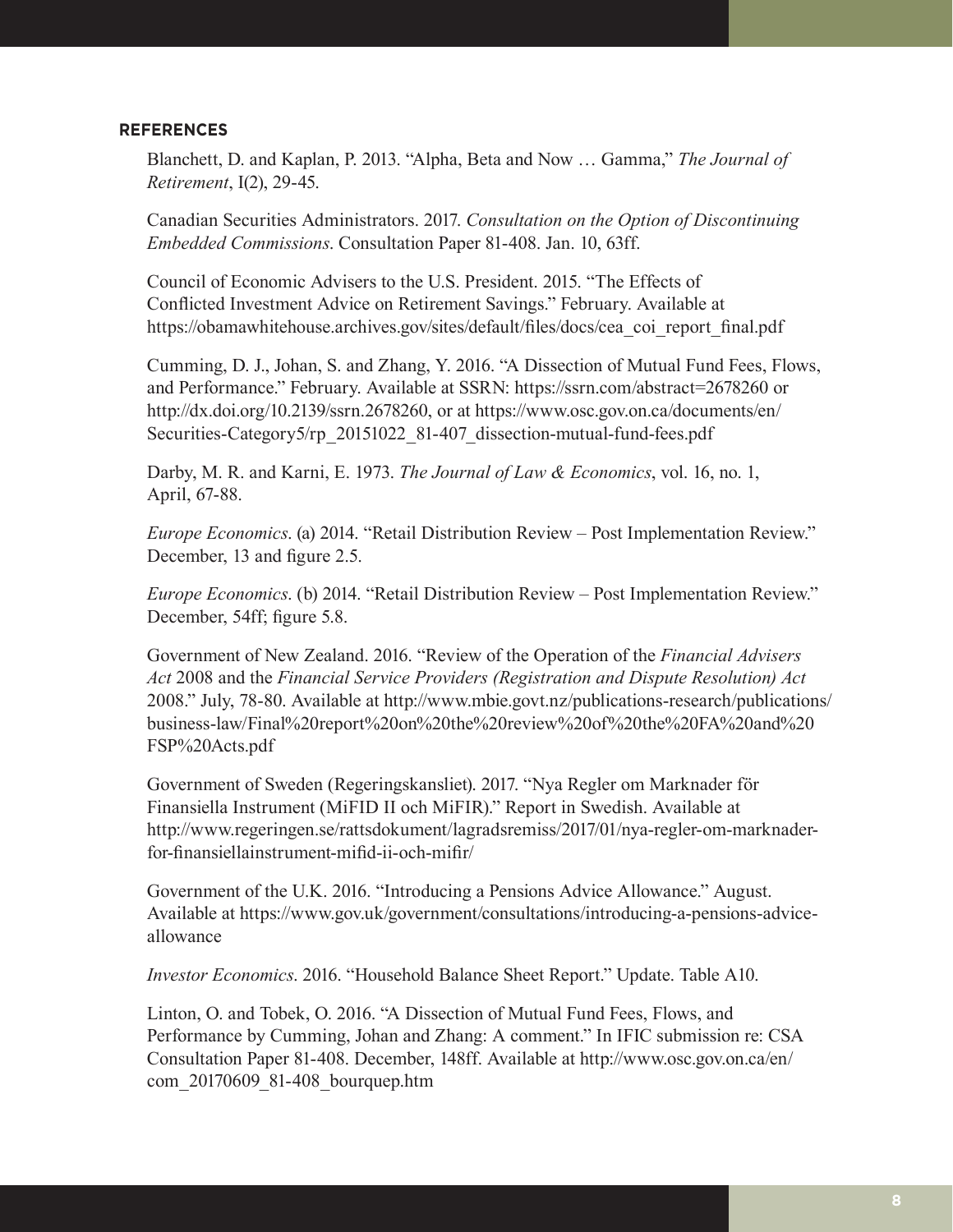Lortie, Pierre. 2016. "A Major Setback for Retirement Savings: Changing How Financial Advisers Are Compensated Could Hurt Less-than-Wealthy Investors Most," *School of Public Policy Research Papers*, vol. 9, issue 13, April.

Montmarquette, C. and Viennot-Briot, N. 2015. "The Value of Financial Advice," *Annals of Economics and Finance*, 16(1), 69-94.

Montmarquette, C. and Viennot-Briot, N. 2016. "The Gamma Factor and the Value of Financial Advice." *CIRANO Working Paper 2016s-35*.

Nelson, P. 1970. "Information and Consumer Behavior," *Journal of Political Economy*, vol. 78, no. 2, March-April, 311-329.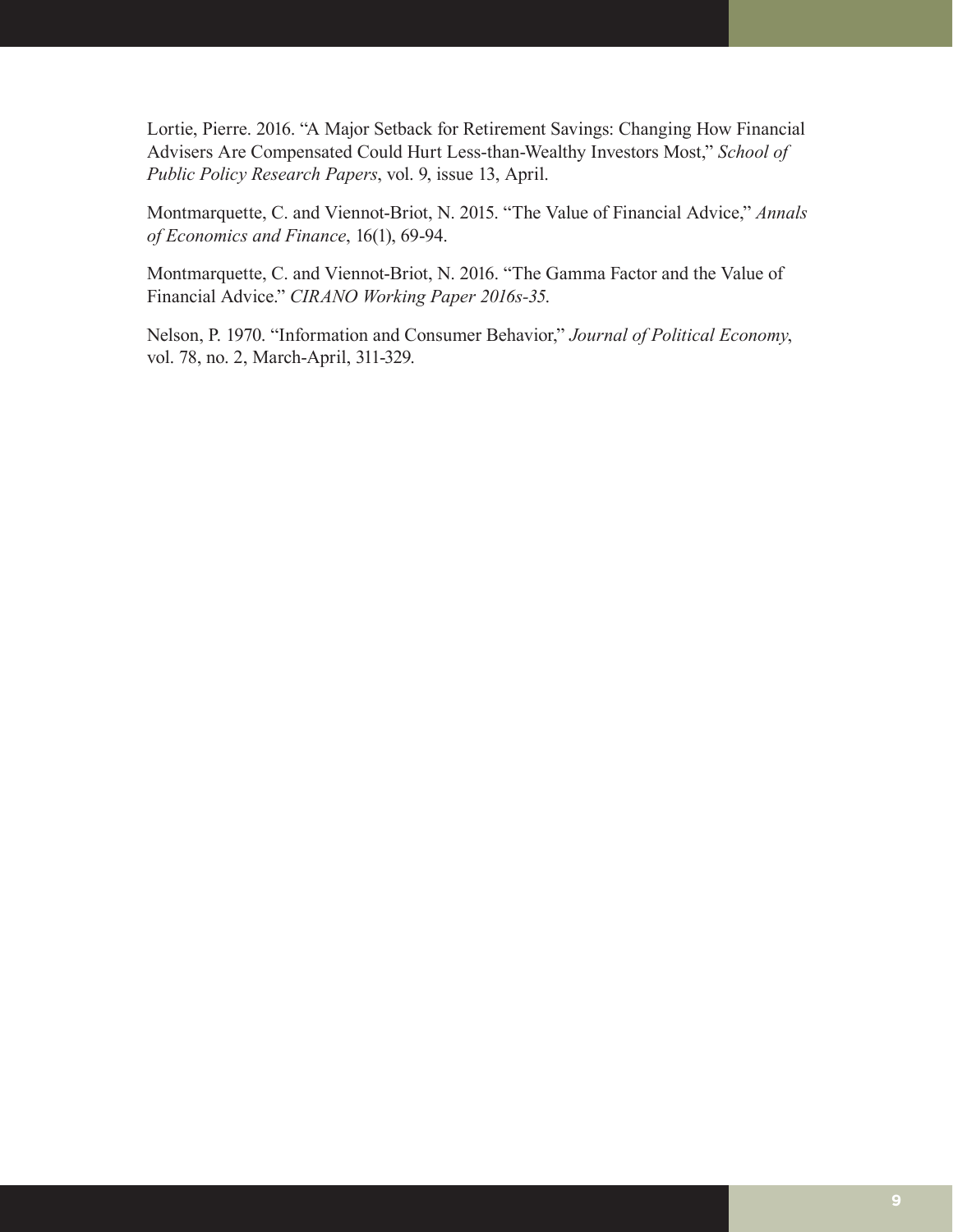## **About the Author**

Mr. Henri-Paul Rousseau obtained a Bachelor of Arts and a Bachelor of Economics at the Université de Sherbrooke. He continued his education at the University of Western Ontario, where he received the T.M. Brown Thesis Prize for the best doctoral dissertation in economics.

Mr. Rousseau has been a Vice-Chairman of Power Corporation of Canada and of Power Financial Corporation since 2009.

Previously, he held the position of President and Chief Executive Officer of the Caisse de dépôt et placement du Québec. Prior to that, he was President and Chief Executive Officer of the Laurentian Bank of Canada, and served as Vice-Chairman and President and Chief Executive Officer of Boréal Assurances Inc., as well as Senior Vice-President of the National Bank of Canada. He was a professor of Economics at both Université Laval and Université du Québec à Montréal.

He is a Director of several Power group companies, including Great-West Lifeco Inc., The Great-West Life Assurance Company, Great West Life & Annuity Insurance Company, London Life Insurance Company, Canada Life Financial Corporation, The Canada Life Assurance Company, IGM Financial Inc., Investors Group Inc., Mackenzie Inc. and Putnam Investments, LLC. He is a Director of Santander Bank, N.A. and Santander Holdings USA, Inc. As well, he was a member of the Board of GFMA (Global Financial Markets Association) from October, 2010 to July, 2014.

In recognition for his contributions as an economist, accomplished manager, and involved citizen, he was awarded honorary doctorates from Concordia University, Université Lumière Lyon 2, Université Laval, and Université de Sherbrooke. In 2006, he was named a "Great Montrealer" by the Board of Trade of Metropolitan Montreal's Academy of Great Montrealers. He was awarded the Ordre of Montreal with the rank of Commander on December 17, 2016. He is Chairman of the Montreal Heart Institute Foundation and is active in a number of community and not-for-profit organizations in the sectors of health and education.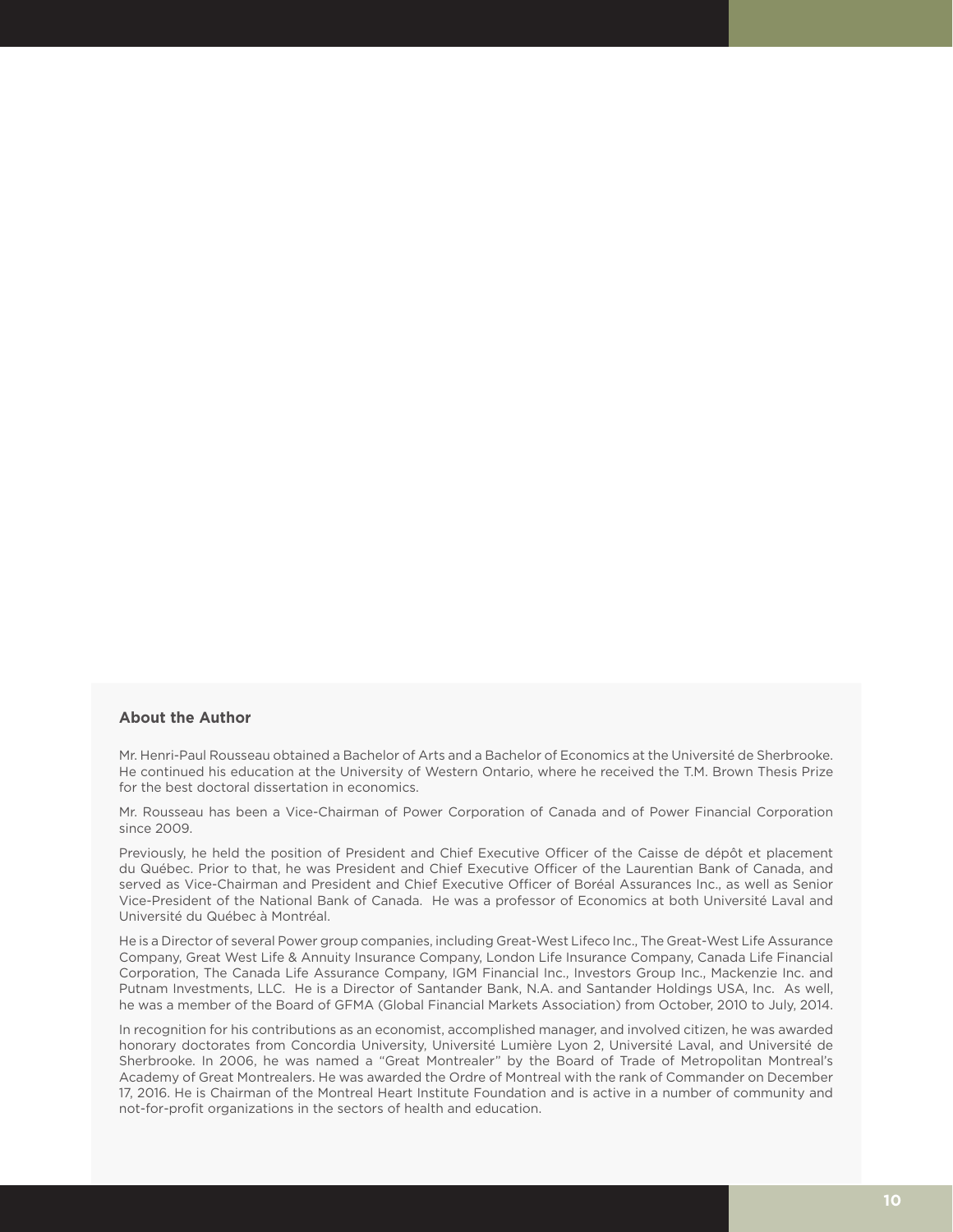## **ABOUT THE SCHOOL OF PUBLIC POLICY**

The School of Public Policy has become the flagship school of its kind in Canada by providing a practical, global and focused perspective on public policy analysis and practice in areas of energy and environmental policy, international policy and economic and social policy that is unique in Canada.

The mission of The School of Public Policy is to strengthen Canada's public service, institutions and economic performance for the betterment of our families, communities and country. We do this by:

- *Building capacity in Government* through the formal training of public servants in degree and non-degree programs, giving the people charged with making public policy work for Canada the hands-on expertise to represent our vital interests both here and abroad;
- *Improving Public Policy Discourse outside Government* through executive and strategic assessment programs, building a stronger understanding of what makes public policy work for those outside of the public sector and helps everyday Canadians make informed decisions on the politics that will shape their futures;
- *Providing a Global Perspective on Public Policy Research* through international collaborations, education, and community outreach programs, bringing global best practices to bear on Canadian public policy, resulting in decisions that benefit all people for the long term, not a few people for the short term.

The School of Public Policy relies on industry experts and practitioners, as well as academics, to conduct research in their areas of expertise. Using experts and practitioners is what makes our research especially relevant and applicable. Authors may produce research in an area which they have a personal or professional stake. That is why The School subjects all Research Papers to a double anonymous peer review. Then, once reviewers comments have been reflected, the work is reviewed again by one of our Scientific Directors to ensure the accuracy and validity of analysis and data.

#### **The School of Public Policy**

University of Calgary, Downtown Campus 906 8th Avenue S.W., 5th Floor Calgary, Alberta T2P 1H9 Phone: 403 210 3802

#### **DISTRIBUTION**

Our publications are available online at www.policyschool.ca.

### **DISCLAIMER**

The opinions expressed in these publications are the authors' alone and therefore do not necessarily reflect the opinions of the supporters, staff, or boards of The School of Public Policy.

#### **COPYRIGHT**

Copyright © 2017 by The School of Public Policy. All rights reserved. No part of this publication may be reproduced in any manner whatsoever without written permission except in the case of brief passages quoted in critical articles and reviews.

#### **ISSN**

ISSN 2560-8312 The School of Public Policy Publications (Print) ISSN 2560-8320 The School of Public Policy Publications (Online)

## **DATE OF ISSUE**

July 2017

#### **MEDIA INQUIRIES AND INFORMATION**

For media inquiries, please contact Morten Paulsen at 403-220-2540. Our web site, www.policyschool.ca, contains more information about The School's events, publications, and staff.

### **DEVELOPMENT**

For information about contributing to The School of Public Policy, please contact Paul Beaudry by telephone at 403-220-4624 or by e-mail at paul.beaudry1@ucalgary.ca.